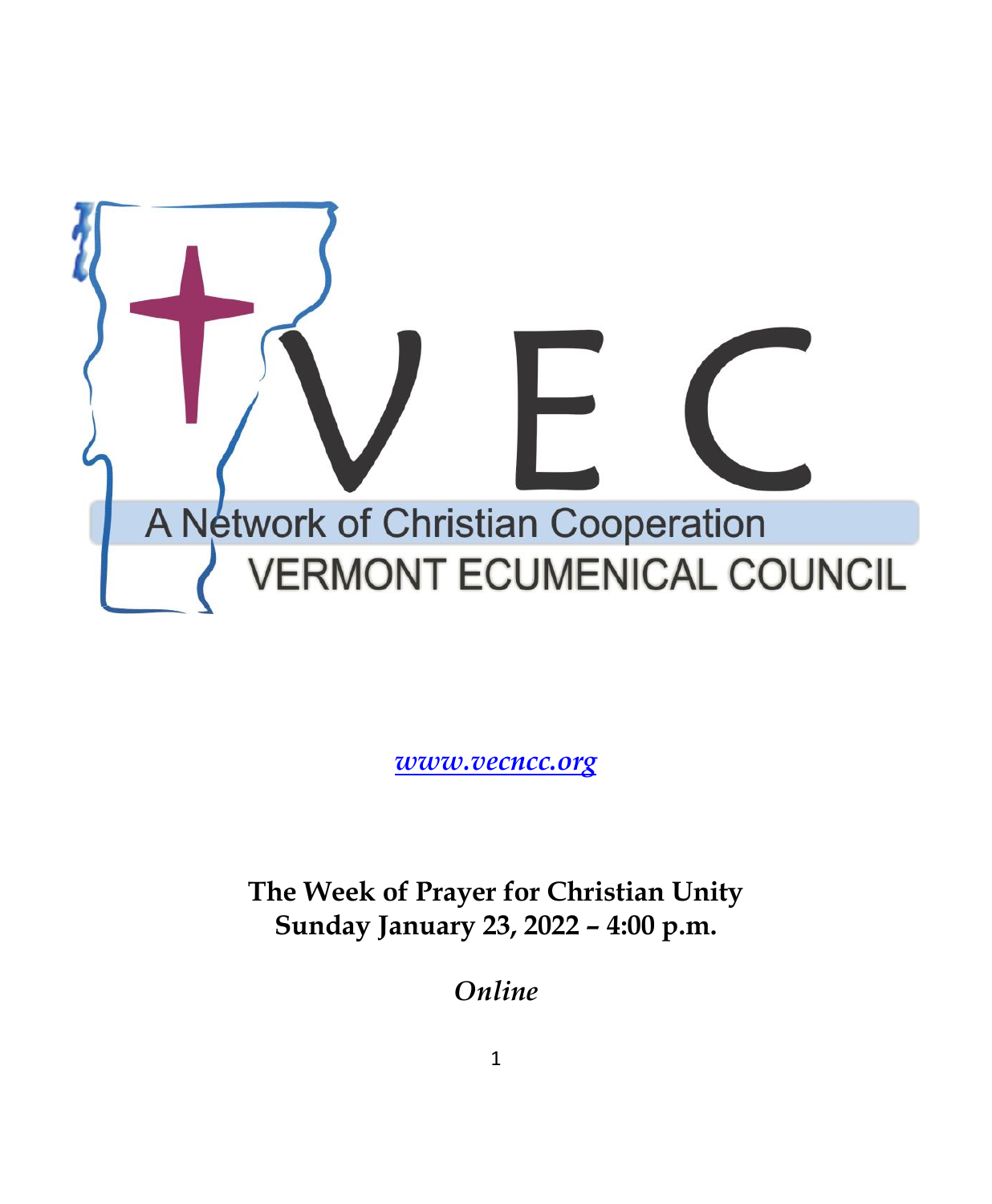*Thank you for observing the Week of Prayer for Christian Unity with us today; it is wonderful to be together! Please keep your microphone muted for most of the service, unless you are you are a designated Reader reading section of the liturgy, a lesson, or a prayer. At the lines marked "A," everyone is invited to unmute momentarily to offer the response. Please then please re-mute yourself as the liturgy continues.*

*Music today is taken from The Hymnal 1982, and used by permission.*

### **"R":** *Reader/Responder (on behalf of everyone)* **"A":** *All (unmuted)*

### **Welcome**

**R1:** The grace of our Lord Jesus Christ, the love of God, and the fellowship of the Holy Spirit be among us.

"We saw the star in the east, and came to worship him." (Matthew 2:2)

Dear friends in Christ: we are gathered in this Week of Prayer for Christian Unity, and in another year of the pandemic. In this extraordinary way we are able through technology, we are together to pray and give thanks for signs of visible unity among the followers of Jesus Christ, and offer our prayers for reconciliation everywhere in our world.

**R2:** Among Christians, divisions of one kind or another have existed practically since our beginnings. While some divisions testify to rich diversity and differences of Christians, and witness to the infinite richness of the Gospel, we recognize that other divisions among us are contrary to the vision of the Gospel; we believe the power of prayer can help us overcome these kinds of division. Together with Christians the world over, we pray today for the healing of both the household of God in Christ and the world in which we live.

**R1:** As they have for more than one hundred years, our worship resources today come through the Graymoor Ecumenical and Interreligious Institute, which each year invites churches from a different part of the world to prepare resources for the Week of Prayer for Christian Unity. This year's resources were prepared by the Middle East Council of Churches, and inspired by Biblical texts of the visit of the Magi to the new-born Savior, as described in the Gospel of Matthew.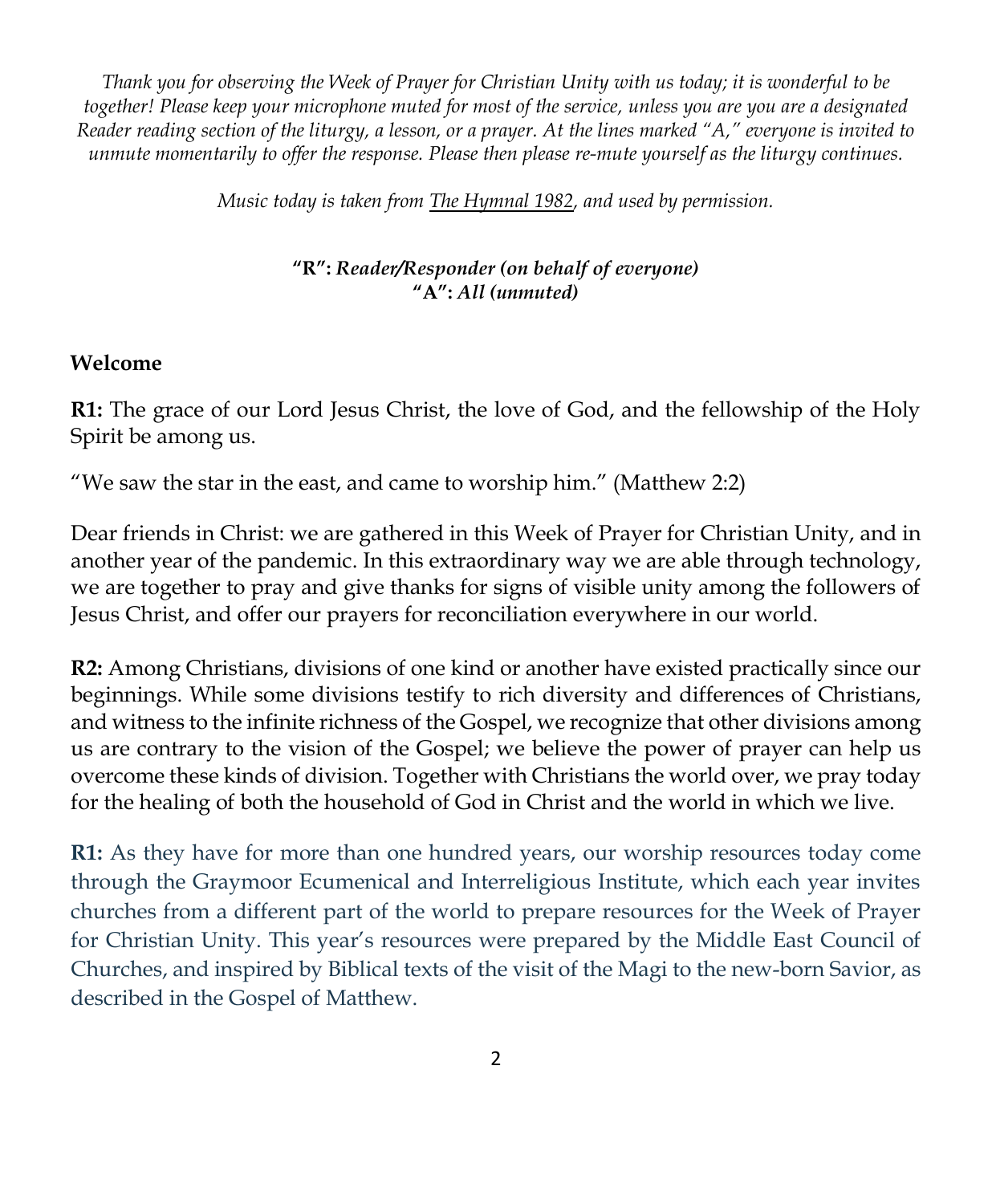**R3:** "We observed his star in the East, and have come to worship him," Matthew reports the Magi saying. Let us also fix our eyes on that star they saw in the East, and allow it to lead us as well. Let us come into God's presence with thanksgiving and hope, bringing the sick, the suffering, the marginalized, the oppressed, the refugees, and the uprooted before God, knowing that God has come to light our way no less than that of those who came to Bethlehem. As we pray for the unity of the Church, may we and our communities become lights guiding others to Jesus the Savior.

**R4:** Glory be to you holy and living God, for you have revealed yourself through your creation and invited all people to stand in your presence. We have seen the star of Jesus in our lives and have come to worship him even as Magi did. We offer ourselves today, and ask for the presence of the Holy Spirit among us. Unite us as we gather, O God, bowing before you and offering you our homage.

**A:** Amen.

### **Hymn**

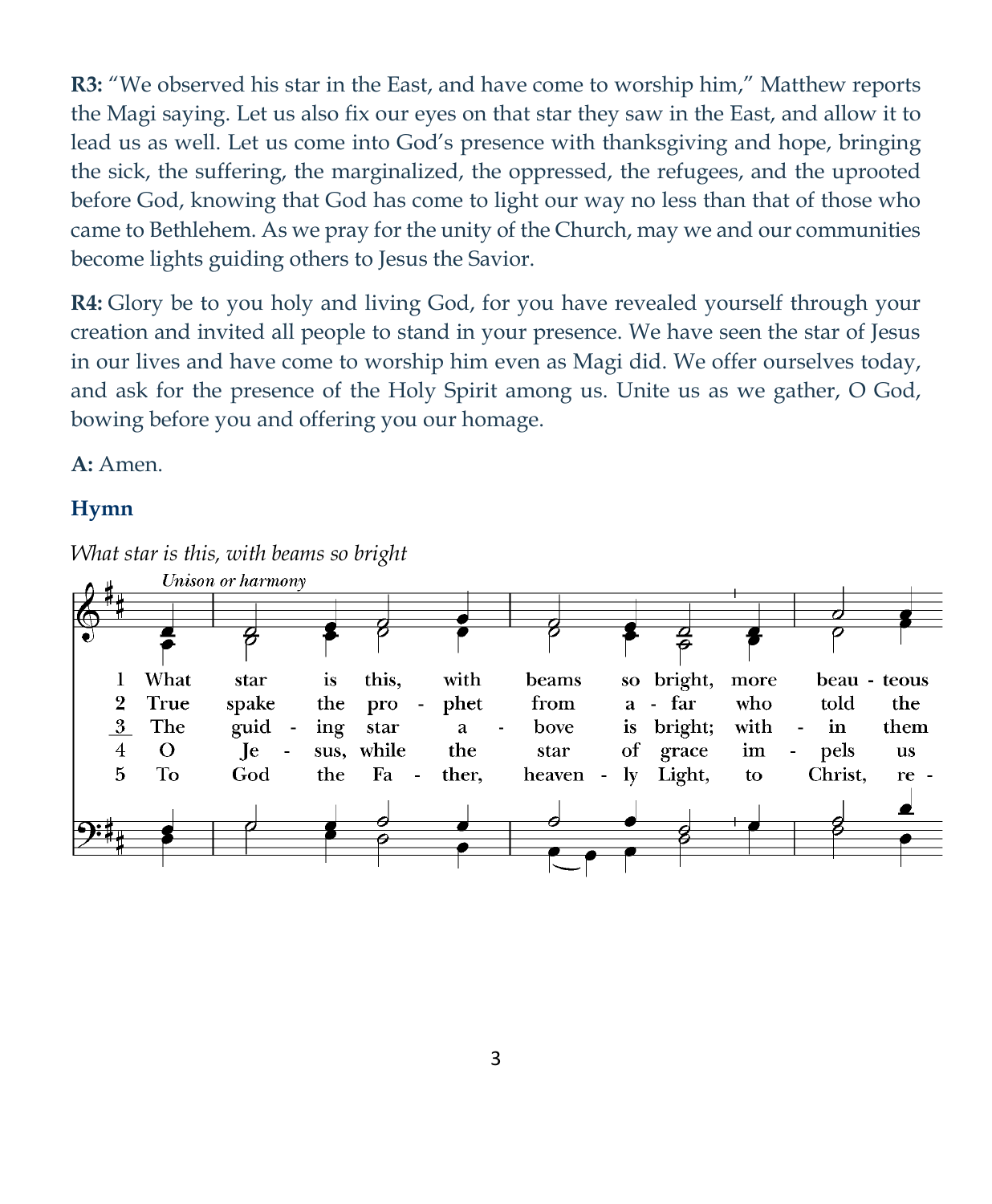

**R1:** We glorify you, O God, creator of heaven and earth, for you have set the lights in the vault of the sky. You separated the light and arranged signs to mark sacred times, days, and years. You studded the firmament with stars, and gave responsibility for the creation below to humanity. How majestic are your works, O God, the heavens declare your glory and the skies proclaim all your works!

**A:** We glorify you, O Lord.

**R2:** We praise you, O God, for you did not abandon us despite our rebellion, but sent your Christ to be our light and salvation. In Jesus was life, and that life was the light of all humanity, your shining Word incarnate.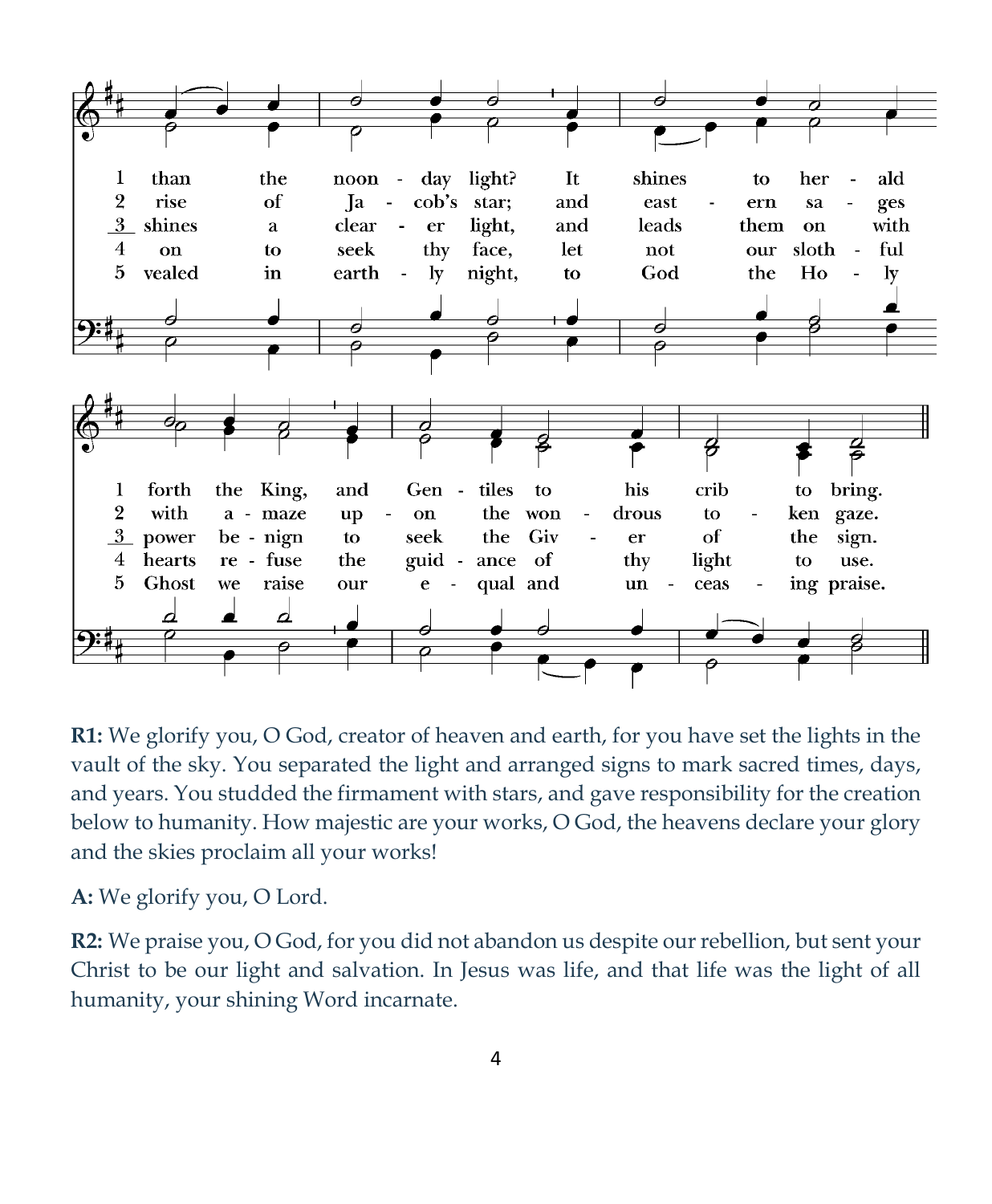**A:** We praise you, O Lord.

**R3:** We worship you, for you accompany us in every chaos of life through the power of your Holy Spirit. You light our paths, giving us wisdom and faith in a world of doubt and untruth.

**A:** We worship you, O Lord.

**R4:** We thank you, for you send us into the world to reflect the light of Christ, in our various churches, communities, and cultures; you call us to witness to Jesus, who calls us to follow the Way.

**A:** We thank you, O Lord.

**R1:** Yet, because we have often followed our own ways rather than yours, O God, we come today also confessing our sins. We confess that we have turned away from you and neglected your ordinances. We have disfigured your creation and squandered its resources. We have polluted your rivers and seas, poisoned your air and soil, and contributed to the extinction of many species. *(Silence)*

**R2:** We have acted selfishly towards others, and allowed our own needs and desires to prevail over our commitments to justice and peace. We have built walls between us, and planted seeds of distrust towards others. *(Silence)*

**R3:** We have separated people based on ethnicity, religion, race, or gender, and we have claimed Jesus on our side in wars we have waged. Forgive all these thoughts and deeds, O God, as we come repentant before you. *(Silence)*

**R4:** Gracious God, in the fullness of time you sent your Christ to lead all people to their freedom in you. We ask you to have mercy on us, forgive us our sins, and transform us into Christ's glorious image, that we might shine as beacons of hope in our troubled world. *(Silence)*

**R1:** May Almighty God hear our prayers, have mercy, and forgives us our sins.

**A:** Thanks be to God, whom we praise with all our voices.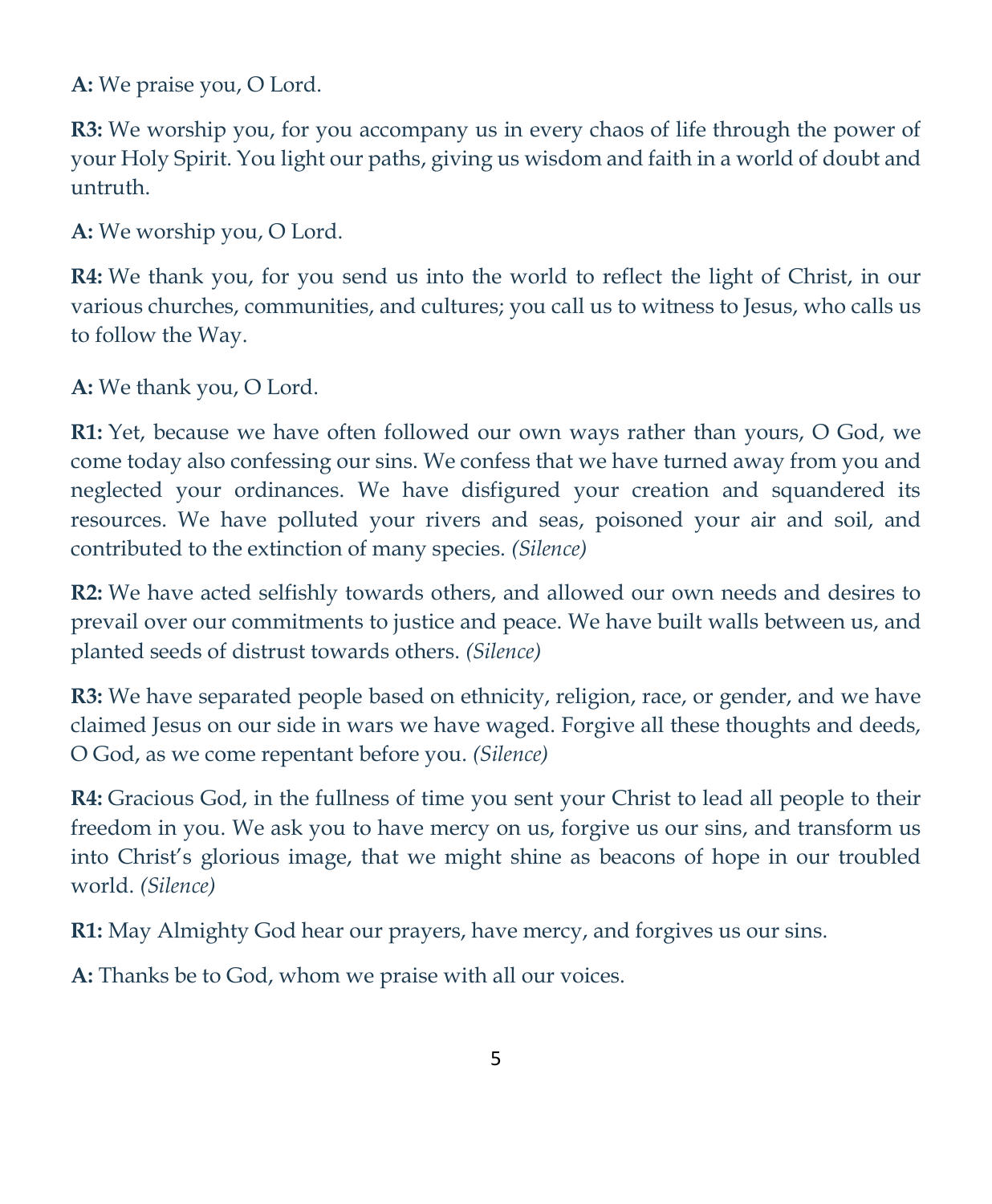### **First Reading:** *Isaiah 9:2-7*

<sup>2</sup>The people who walked in darkness have seen a great light; those who lived in a land of deep darkness — on them light has shined.  $3$ You have multiplied the nation, you have increased its joy; they rejoice before you as with joy at the harvest, as people exult when dividing plunder. <sup>4</sup>For the yoke of their burden, and the bar across their shoulders, the rod of their oppressor, you have broken as on the day of Midian. <sup>5</sup>For all the boots of the tramping warriors and all the garments rolled in blood shall be burned as fuel for the fire. <sup>6</sup>For a child has been born for us, a son given to us; authority rests upon his shoulders; and he is named Wonderful Counselor, Mighty God, Everlasting Father, Prince of Peace. <sup>7</sup>His authority shall grow continually, and there shall be endless peace for the throne of David and his kingdom. He will establish and uphold it with justice and with righteousness from this time onward and forevermore. The zeal of the LORD of hosts will do this.

# *Psalm 8*

**R1:** O Lord, our Sovereign, how majestic is your name in all the earth! You have set your glory above the heavens.

**R2:** Out of the mouths of babes and infants you have founded a bulwark because of your foes, to silence the enemy and the avenger.

**R1:** When I look at your heavens, the work of your fingers, the moon and the stars that you have established;

**R3:** What is humanity that you are mindful of us, mortals that you care for us?

**R1:** Yet you have made us but a little lower than yourself, and crowned us with glory and honor.

**R4:** You have given us dominion over the works of your hands; you have put all things under our feet.

**R1:** All sheep and oxen, the beasts of the field, the birds of the air, and the fish of the sea, whatever passes along the path of the seas.

**R2:** O Lord, our Sovereign, how majestic is your name in all the earth!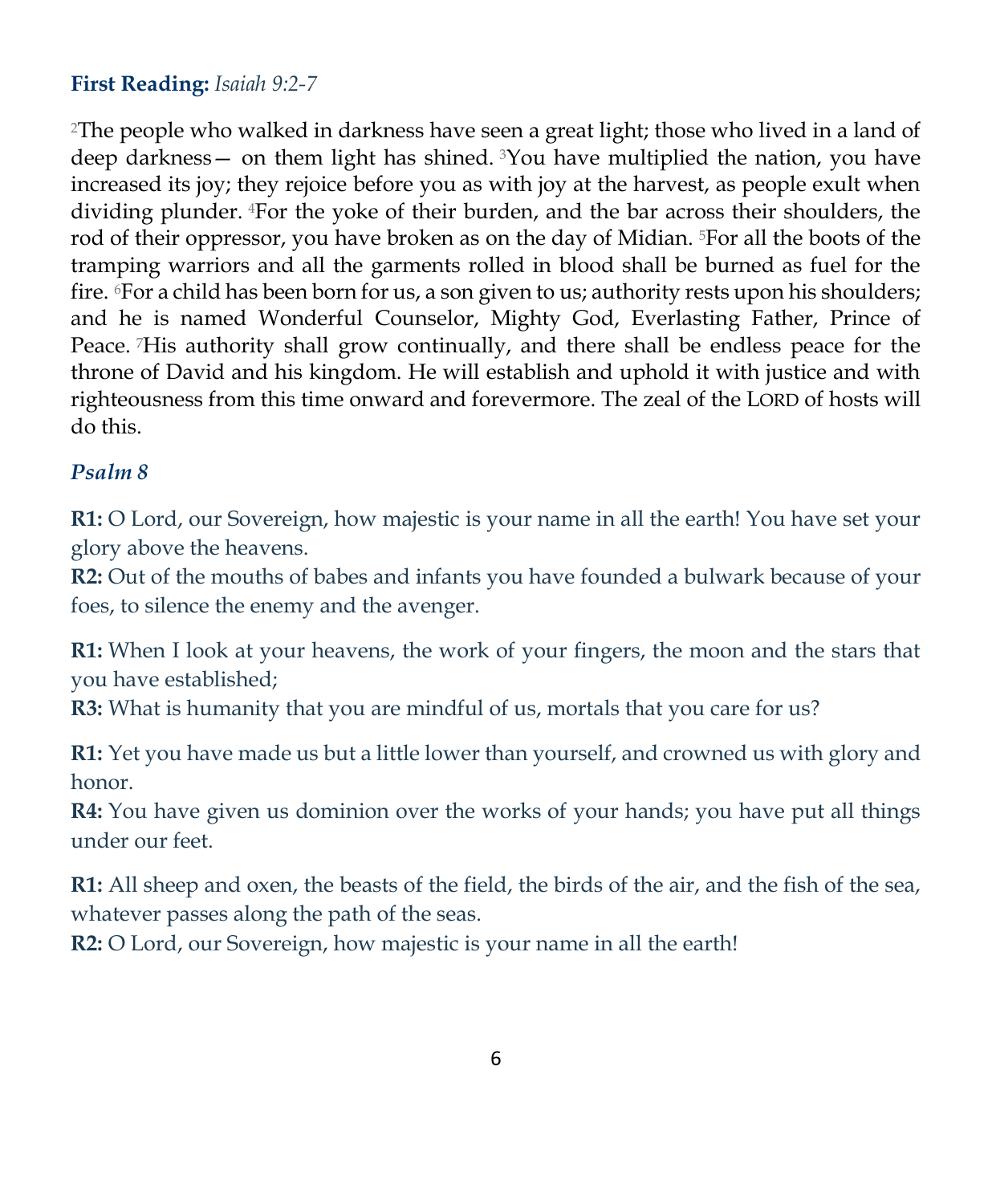#### **Second Reading:** *Ephesians 5:8-14*

<sup>8</sup>For once you were darkness, but now in the Lord you are light. Live as children of light — <sup>9</sup>for the fruit of the light is found in all that is good and right and true. <sup>10</sup>Try to find out what is pleasing to the Lord. <sup>11</sup>Take no part in the unfruitful works of darkness, but instead expose them. <sup>12</sup>For it is shameful even to mention what such people do secretly;  $13$  but everything exposed by the light becomes visible,  $14$  for everything that becomes visible is light. Therefore it says, "Sleeper, awake! Rise from the dead, and Christ will shine on you."

#### **Third Reading:** *Matthew 2:1-12*

In the time of King Herod, after Jesus was born in Bethlehem of Judea, wise men from the East came to Jerusalem, <sup>2</sup>asking, "Where is the child who has been born king of the Jews? For we observed his star at its rising, and have come to pay him homage." <sup>3</sup>When King Herod heard this, he was frightened, and all Jerusalem with him; 4 and calling together all the chief priests and scribes of the people, he inquired of them where the Messiah was to be born. <sup>5</sup>They told him, "In Bethlehem of Judea; for so it has been written by the prophet: <sup>6</sup>'And you, Bethlehem, in the land of Judah, are by no means least among the rulers of Judah; for from you shall come a ruler who is to shepherd my people Israel.'" <sup>7</sup>Then Herod secretly called for the wise men and learned from them the exact time when the star had appeared. <sup>8</sup>Then he sent them to Bethlehem, saying, "Go and search diligently for the child; and when you have found him, bring me word so that I may also go and pay him homage." <sup>9</sup>When they had heard the king, they set out; and there, ahead of them, went the star that they had seen at its rising, until it stopped over the place where the child was. <sup>10</sup>When they saw that the star had stopped, they were overwhelmed with joy. <sup>11</sup>On entering the house, they saw the child with Mary his mother; and they knelt down and paid him homage. Then, opening their treasure chests, they offered him gifts of gold, frankincense, and myrrh. <sup>12</sup>And having been warned in a dream not to return to Herod, they left for their own country by another road.

*Reflections on the 2022 Week of Prayer for Christian Unity*

The Rev. Dr. Rima Nasrallah, The Middle East Council of Churches

**R1:** A star led the Magi to Christ. Today this star points to the presence of Christ, who has been revealed to us and whose light shines on us. As the Magi followed the star to Bethlehem, we gather under this star today, adding our own stars to the sky, uniting our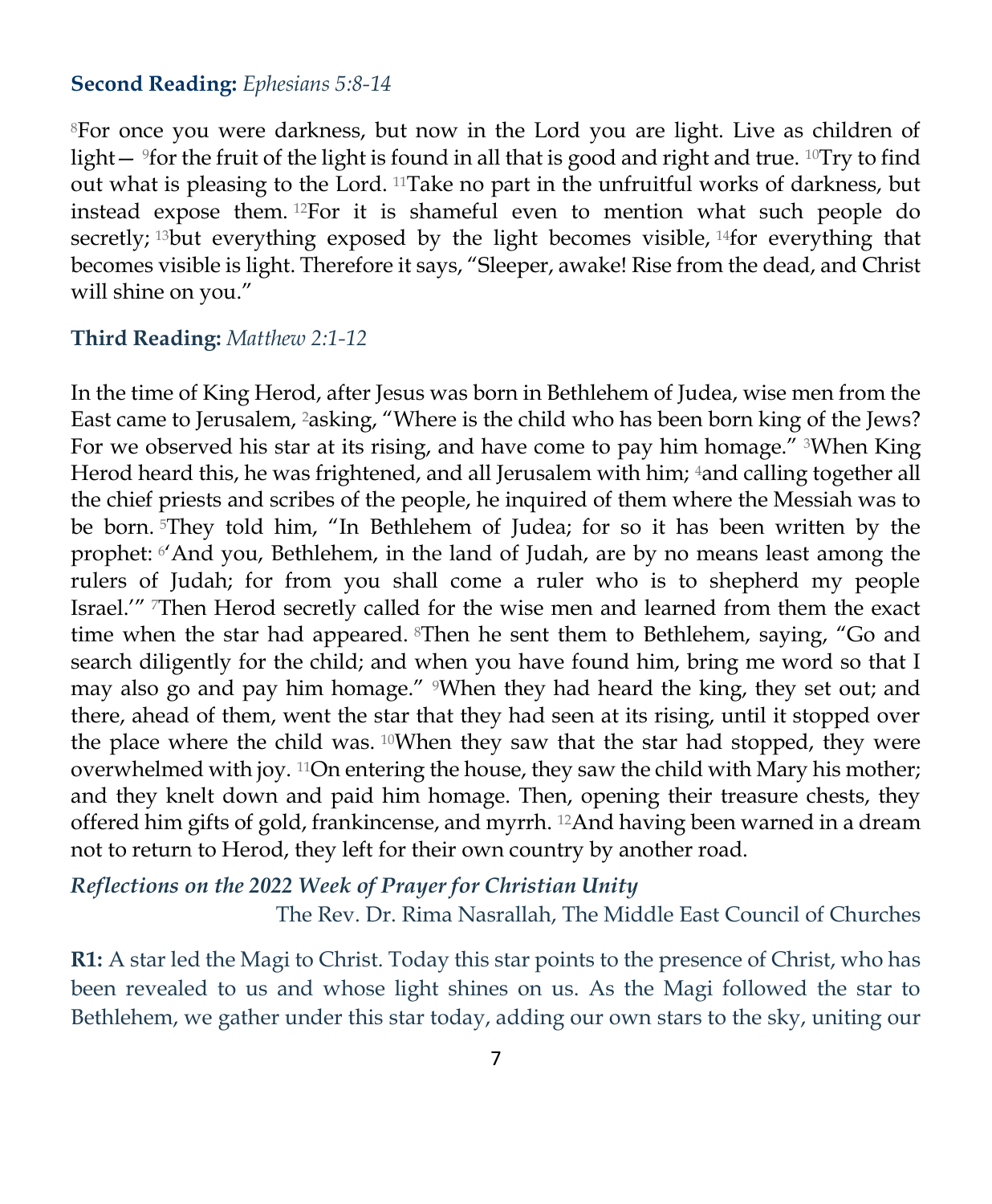own gifts and prayers for the visible unity of the Church. As we journey towards that goal, may our lives together give a luminous witness that leads others to know Christ.

# **Prayers of Intercession and Thanksgiving**

**R1:** With faith and confidence, we come in prayer before God, who calls us as one.

**R2:** The Magi came from the East to pay homage and offer special gifts from their cultures and countries. We pray this day for all Christian communities around the world, in all of their diversity of tradition, worship, and practice. Lord, we ask you to preserve these treasures, particularly in areas of the world where the presence and survival of Christians is threatened by violence and oppression.

### **A:** O Lord, hear our prayer.

**R3:** The early years of our Lord's life were marked by violence and massacres ordered by Herod and other despots. We pray for children living in places where violence continues: Strengthen, O Lord, bonds of unity and mutual love among our churches; help us cooperate and witness to your holy Name in ways that call out the sin, bring relief and justice for the victims, and change the ways of the perpetrators. Inspire us to work without ceasing to defend the oppressed and include the marginalized. Encourage us to stand together in the face of tyranny, as we seek your just reign among us.

### **A:** O Lord, hear our prayer.

**R4:** After the visit of the Magi, the holy family migrated through the wilderness and became refugees in the land of Egypt. We pray for all refugees and uprooted people in this world: Equip us, Lord, to show hospitality to those driven from their homes, and grant us the spirit of welcome to those looking for a safe haven.

### **A:** O Lord, hear our prayer.

**R2:** The birth of Jesus was good news for all, gathering people from different nations and religious beliefs in praise of the holy child. We pray for our efforts to seek harmony and dialogue with other religions: Lord, give us humility and patience to walk with others with respect for their journeys.

**A:** O Lord, hear our prayer.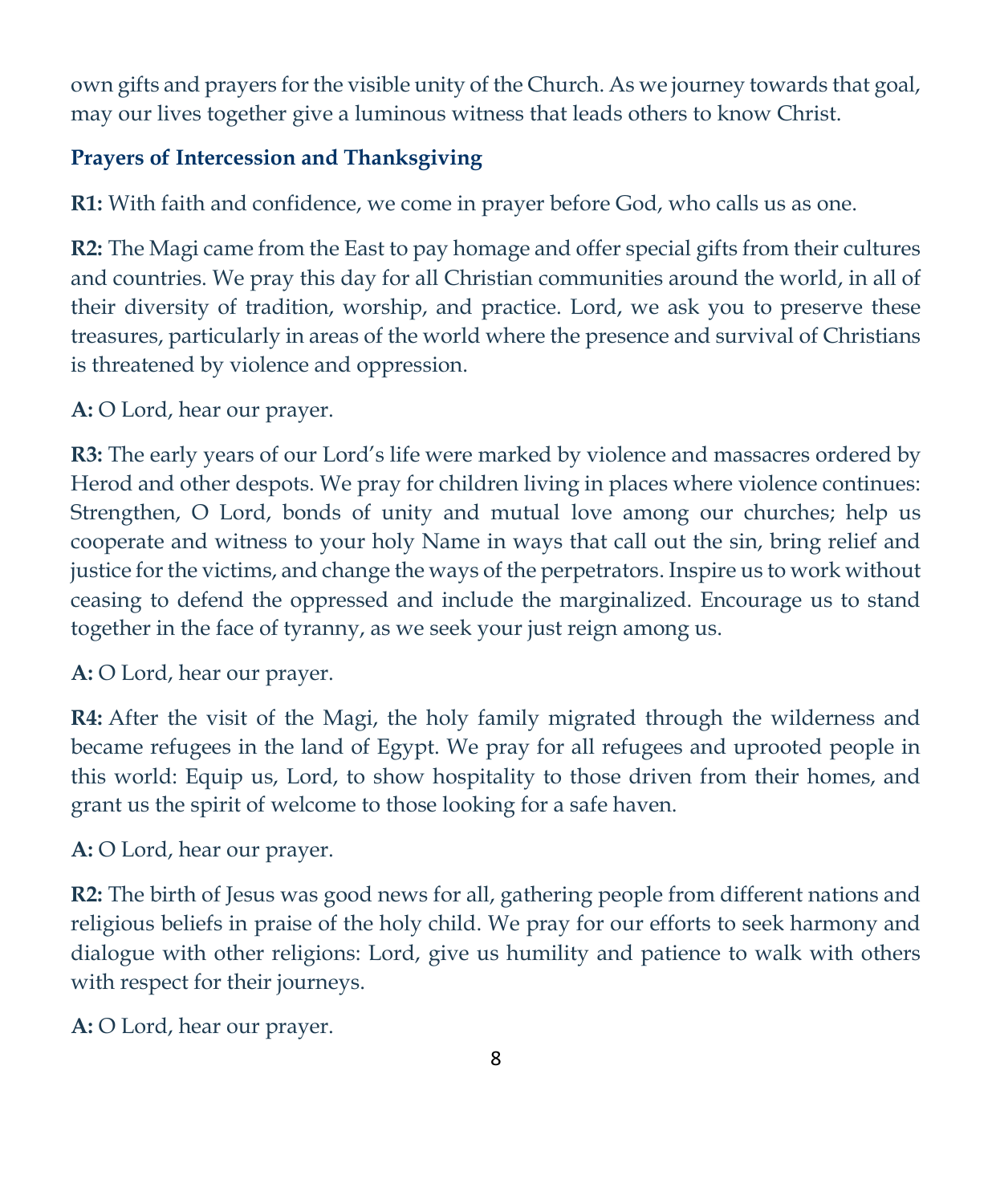**R3:** The Magi returned to their home by a different way. We pray for our churches in this changing world: Lord, help us to find new and creative ways to follow you and to witness so that the others may know the love you have for them.

**A:** O Lord, hear our prayer.

**R4:** When the Magi saw the holy child, they rejoiced with great joy. Fix our eyes also on this child, that we not lose our way. Receive our thanks, O God, for all the ways we are able to cooperate and serve your mission in Vermont and our wider world. Hold us as one in our Lord Christ Jesus, who is the way, the truth and the life, and in whom we place all our hope.

# **Hymn**

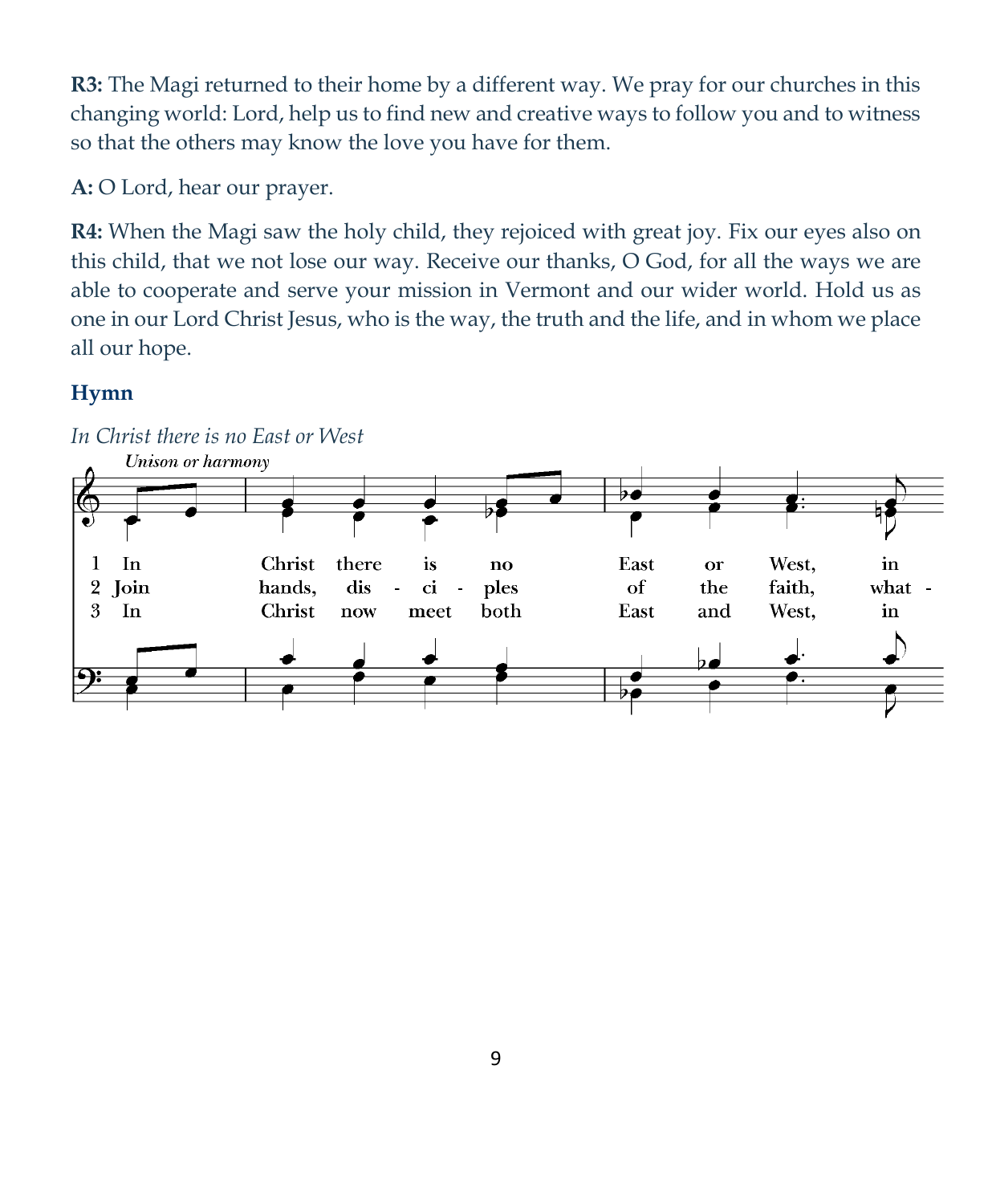

# **Sending**

**R1:** Go now and live as children of the light.

**R2:** For the fruit of the light is found in all that is good and right and true.

**R3:** Take no part in the works of evil and sin.

**R4:** Let us wake to the Christ who has come to shine upon us.

**R1:** Let peace with justice be to all, and faith and hope manifest the undying love of our one, Lord Jesus Christ.

**A:** Amen. Thanks be to God.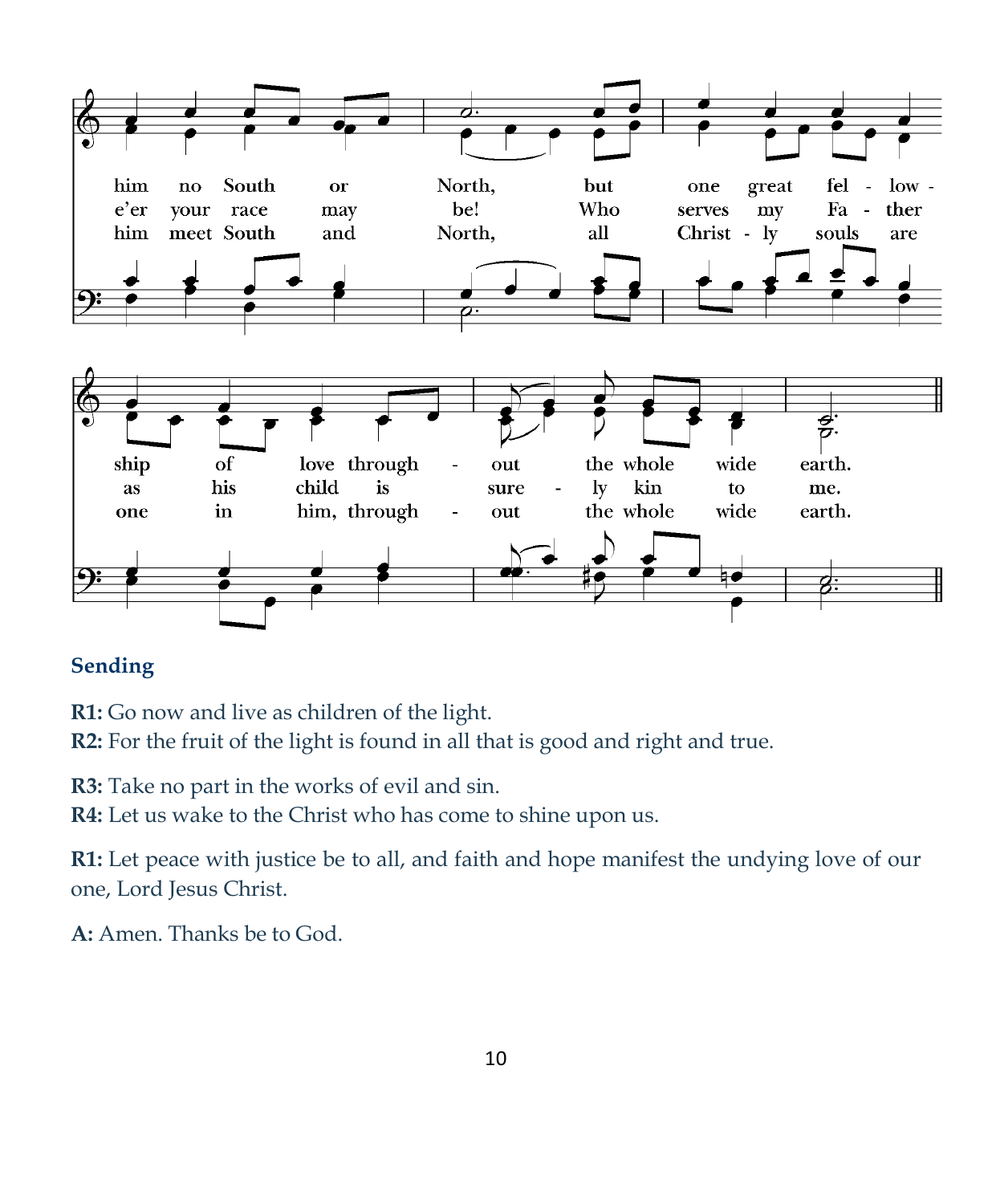#### **Hymn**

*Go forth for God*